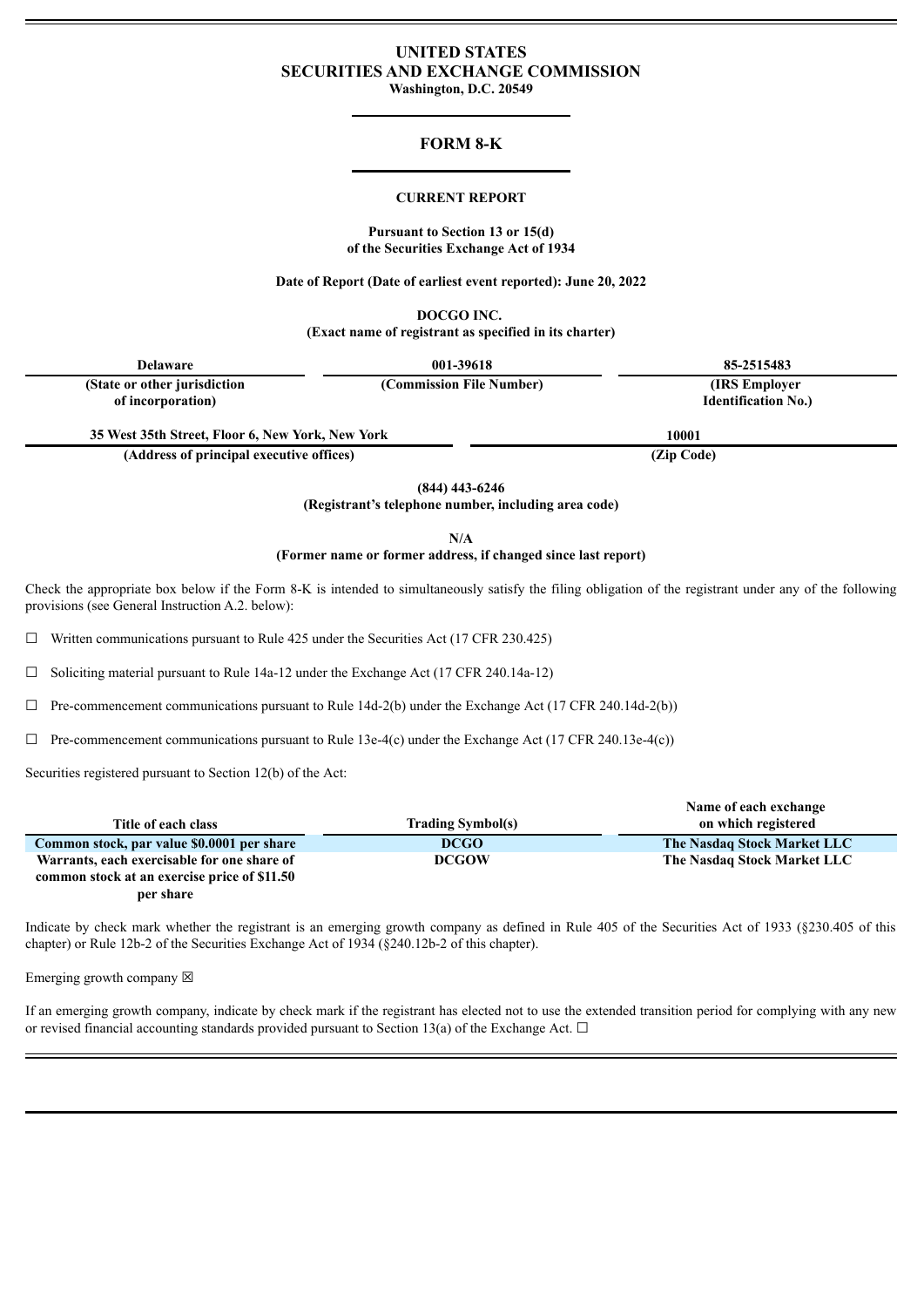#### **Item 5.07 Submission of Matters to a Vote of Security Holders**

On Monday, June 20, 2022, DocGo Inc. (the "Company") held its 2022 Annual Meeting of Stockholders (the "Annual Meeting") at 12:00 p.m. Eastern Time. As of the close of business on April 25, 2022, the record date for the Annual Meeting, there were 100,345,233 shares of common stock entitled to vote at the Annual Meeting. The results of the matters voted upon at the Annual Meeting were as follows:

1. Election of the three Class I director nominees to serve until the 2025 Annual Meeting of Stockholders or until their successors are duly elected and qualified (Proposal 1):

| <b>Director Nominee</b> | Votes For  | <b>Votes Withheld</b> | <b>Broker Non-Votes</b> |
|-------------------------|------------|-----------------------|-------------------------|
| Mr. Stan Vashovsky      | 64,326,840 | 4.192.954             | 10.740.882              |
| Mr. Ira Smedra          | 63.128.684 | 5,391,110             | 10,740,882              |
| Mr. Ely D. Tendler      | 63,880,550 | 4.639.244             | 10,740,882              |

2. Ratification of the appointment of Urish Popeck & Co., LLC as the Company's independent registered public accounting firm for the year ending December 31, 2022 (Proposal 2):

| Votes For           | <b>Votes</b><br>\ 0'91MS1 | tions         | Broker<br>Non-<br>-Votes |
|---------------------|---------------------------|---------------|--------------------------|
| $70^{\circ}$<br>160 | nΩ<br>06<br>$\sim$        | 289<br>$\sim$ |                          |

1